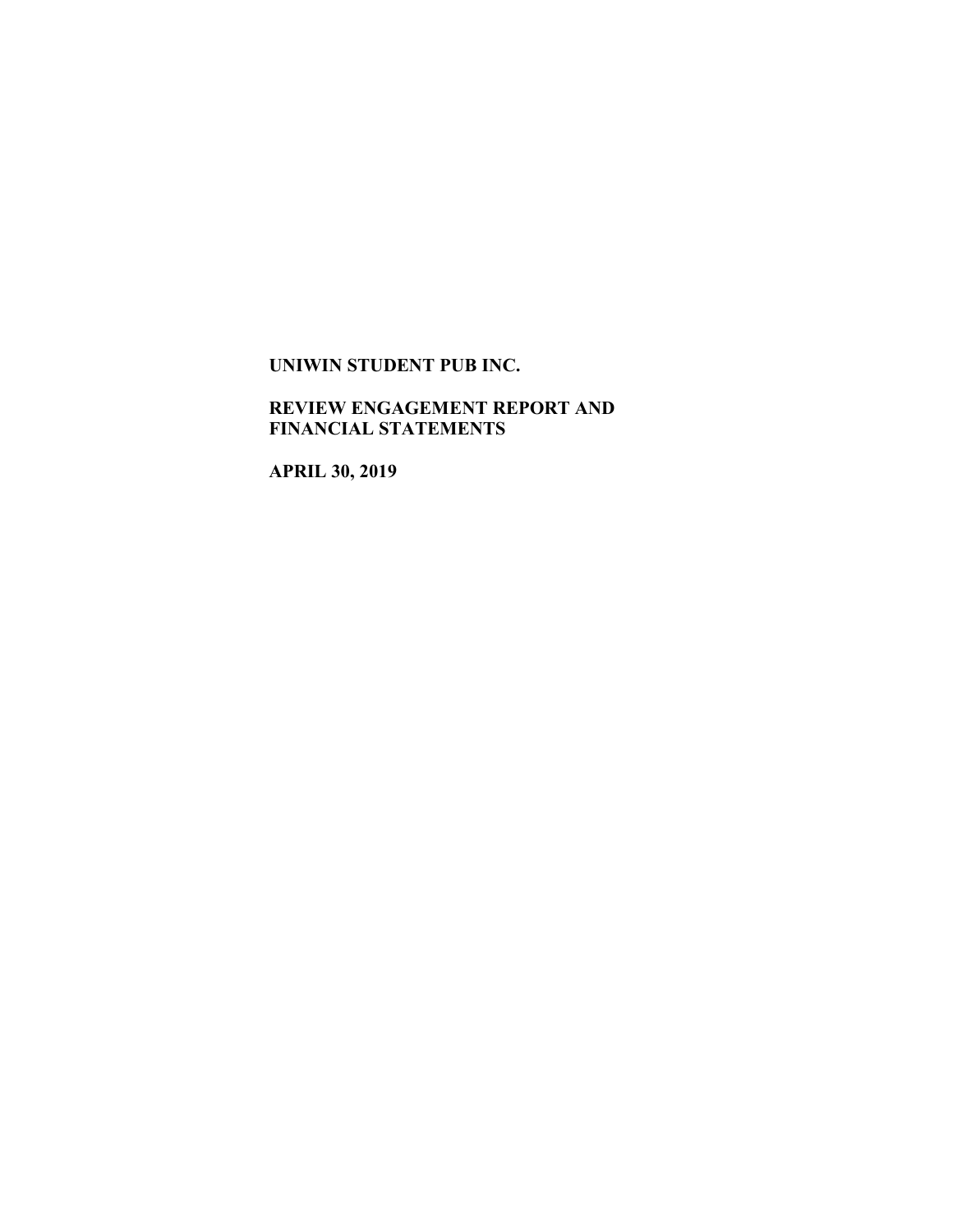

Baker TiIIyWindsor LLP 3260 Devon Drive Windsor. ON Canada N8X 41.4

T: 519.258.5800 F: 519.256.6152

windscr@bakertilly.ca

# INDEPENDENT PRACTITIONER'S REVIEW ENGAGEMENT REPORTWW.bakertilly.ca

To the Members of Uniwin Student Pub Inc.

We have reviewed the accompanying financial statements of Uniwin Student Pub Inc. which comprise the balance sheet as at April 30, 2019 and the statements of income, retained earnings and cash flows for the year then ended, and summary of significant accounting policies and other explanatory information.

### Management's Responsibility for the Financial Statements

Management is responsible for the preparation and fair presentation of these financial statements in accordance with Canadian accounting standards for private enterprises, and for such internai control as management determines is necessary to enable the preparation of financial statements that are free from material misstatement, whether due to fraud or error.

### Practitioner's Responsibility

Our responsibility is to express a conclusion on the accompanying financial statements based on our review. We conducted our review in accordance with Canadian generally accepted standards for review engagements, which require us to comply with relevant ethical requirements.

A review of financial statements in accordance with Canadian generally accepted standards for review engagements is a limited assurance engagement. The practitioner performs procedures, primarily consisting of making inquiries of management and others within the entity, as appropriate, and applying analytical procedures, and evaluates the evidence obtained.

The procedures performed in a review are substantially less in extent than, and vary in nature from, those performed in an audit conducted in accordance with Canadian generally accepted auditing standards. Accordingly, we do not express an audit opinion on these financial statements.

### Conclusion

Based on our review, nothing has come to our attention that causes us to believe that the financial statements do not present fairly, in all material respects, the financial position of Uniwin Student Pub Inc. as at April 30, 2019, and the results of its operations and its cash flows AUDIT . TAX ADVISORY for the year then ended in accordance with Canadian accounting standards for private enterprises.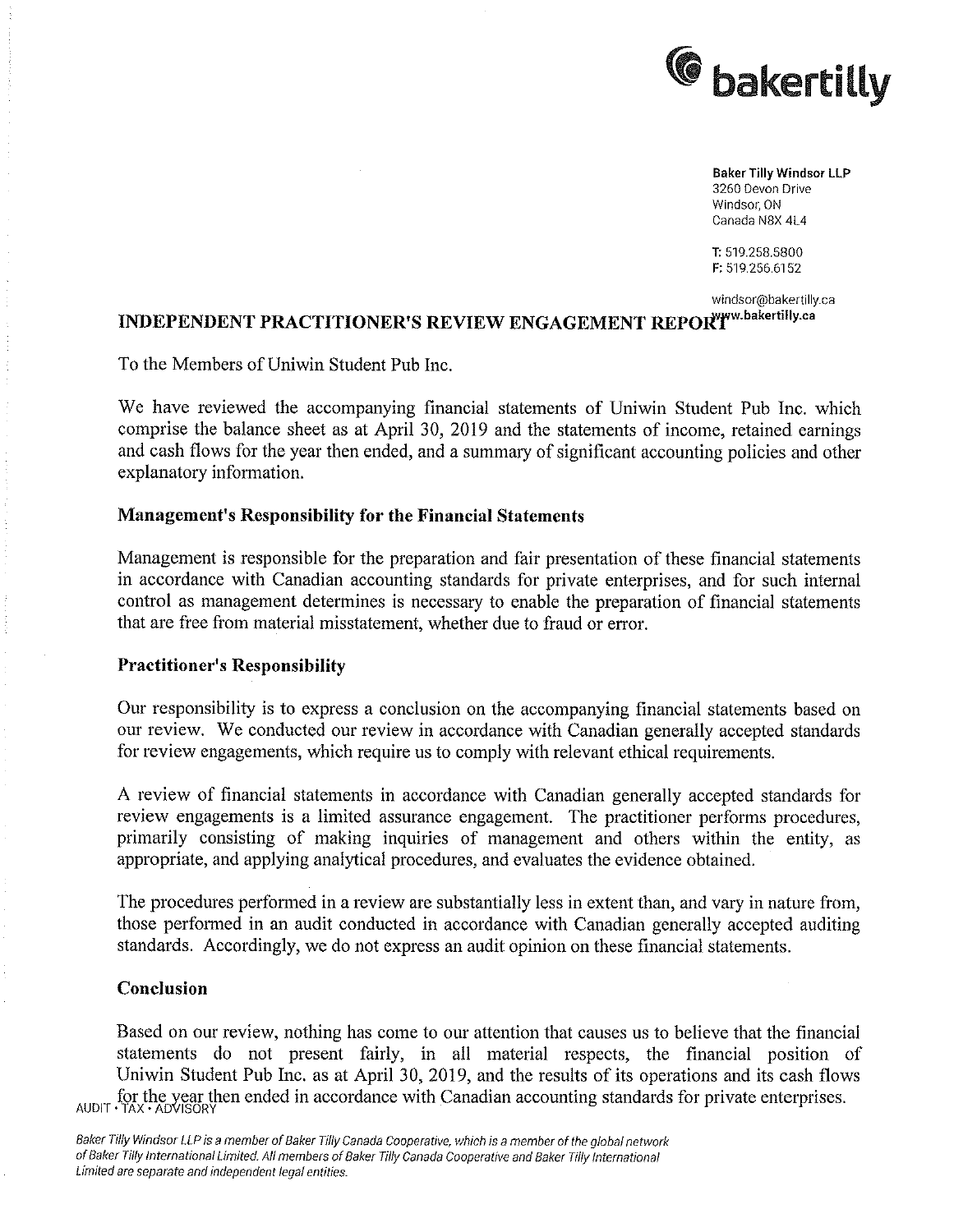

## INDEPENDENT PRACTITIONER'S REVIEW ENGAGEMENT REPORT - continued

#### Emphasis of Matter

Without qualifying our conclusion, we draw attention to Note 2 in the financial statements, which indicates that the Uniwin Student Pub Inc. incurred a net loss of \$63,373 during the year ended April 30, 2019 and, as of that date, the Uniwin Student Pub Inc. current liabilities exceeded its total assets by \$1,231,544. These conditions, along with other matters as set forth in Note 2, indicate the existence of material uncertainty that may cast significant doubt about the Uniwin Student Pub Inc. ability to continue as a going concern.

Baker Tulf Window LCP

Chartered Professional Accountants September 18, 2019 Licensed Public Accountants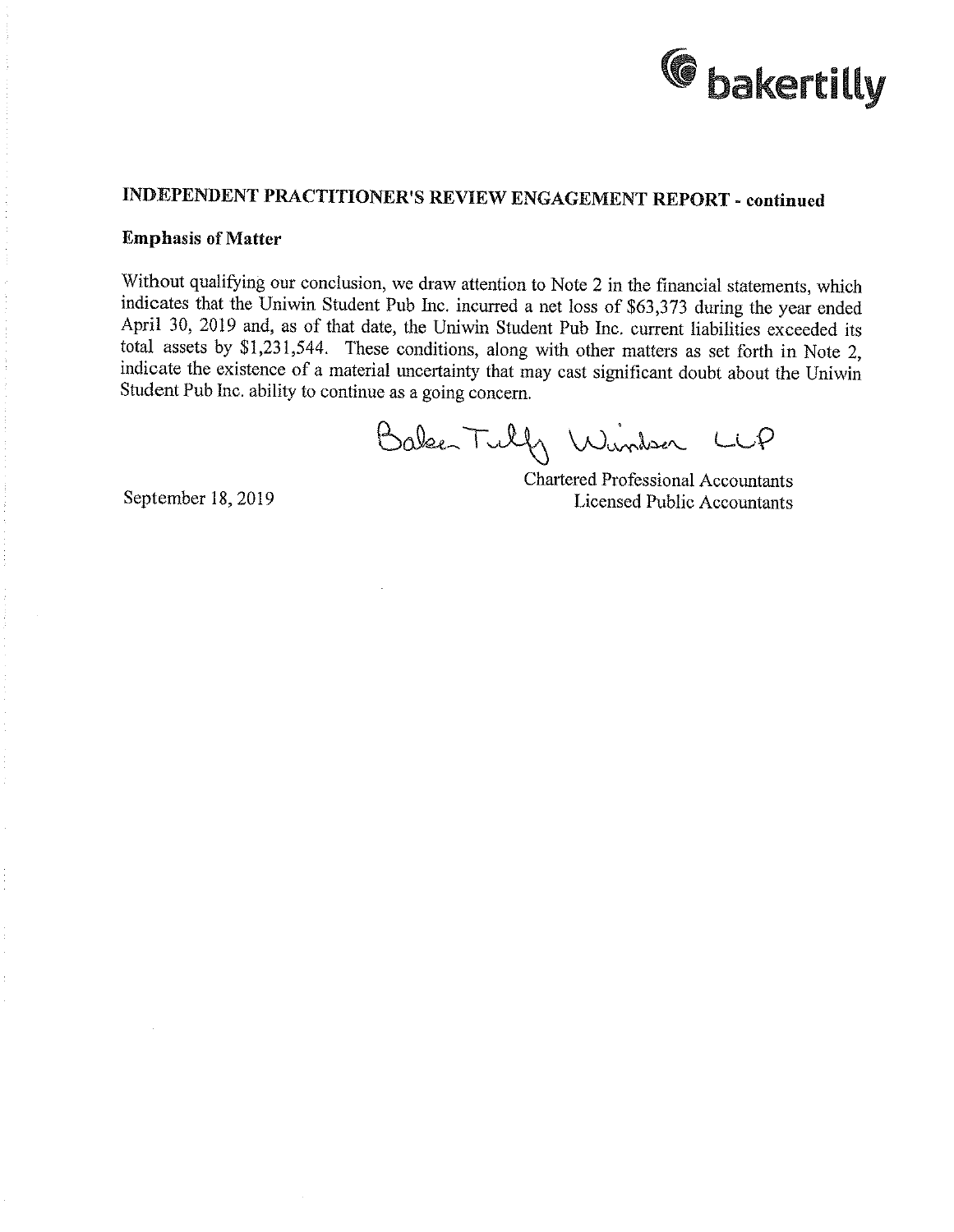## **FINANCIAL STATEMENTS** (Unaudited)

## **APRIL 30, 2019**

| Statement of income            |          |
|--------------------------------|----------|
| Statement of retained earnings |          |
| <b>Balance</b> sheet           |          |
| Statement of cash flows        |          |
| Notes to financial statements  | $5 - 10$ |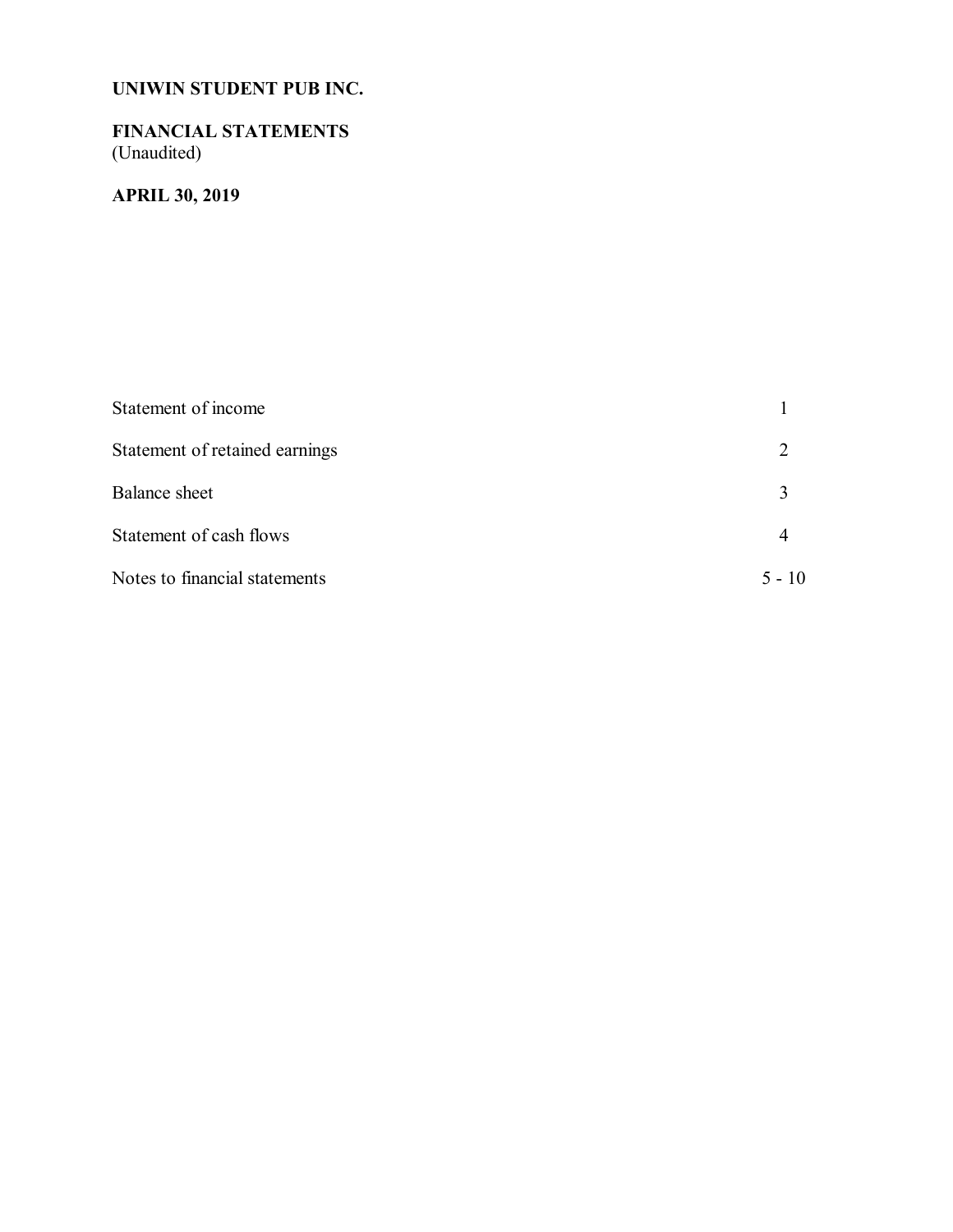## **STATEMENT OF INCOME** (Unaudited)

## **YEAR ENDED APRIL 30, 2019**

|                           | 2019               | 2018      |
|---------------------------|--------------------|-----------|
| <b>SALES</b>              | \$<br>$63,225$ \$  | 38,570    |
| <b>COST OF SALES</b>      | 48,545             | 41,093    |
| <b>GROSS PROFIT</b>       | 14,680             | (2,523)   |
| <b>EXPENSES</b>           |                    |           |
| Advertising and promotion | 1,371              | 92        |
| Interest and bank charges | 2,291              | 1,192     |
| Memberships               |                    | 140       |
| Office and sundry         | 3,332              | 1,299     |
| Production costs          | 281                | 83        |
| Professional fees         | 3,600              | 1,000     |
| Salaries and benefits     | 66,702             | 79,427    |
| Telephone                 | 476                | 102       |
|                           | 78,053             | 83,335    |
| <b>NET LOSS</b>           | $(63,373)$ \$<br>S | (85, 858) |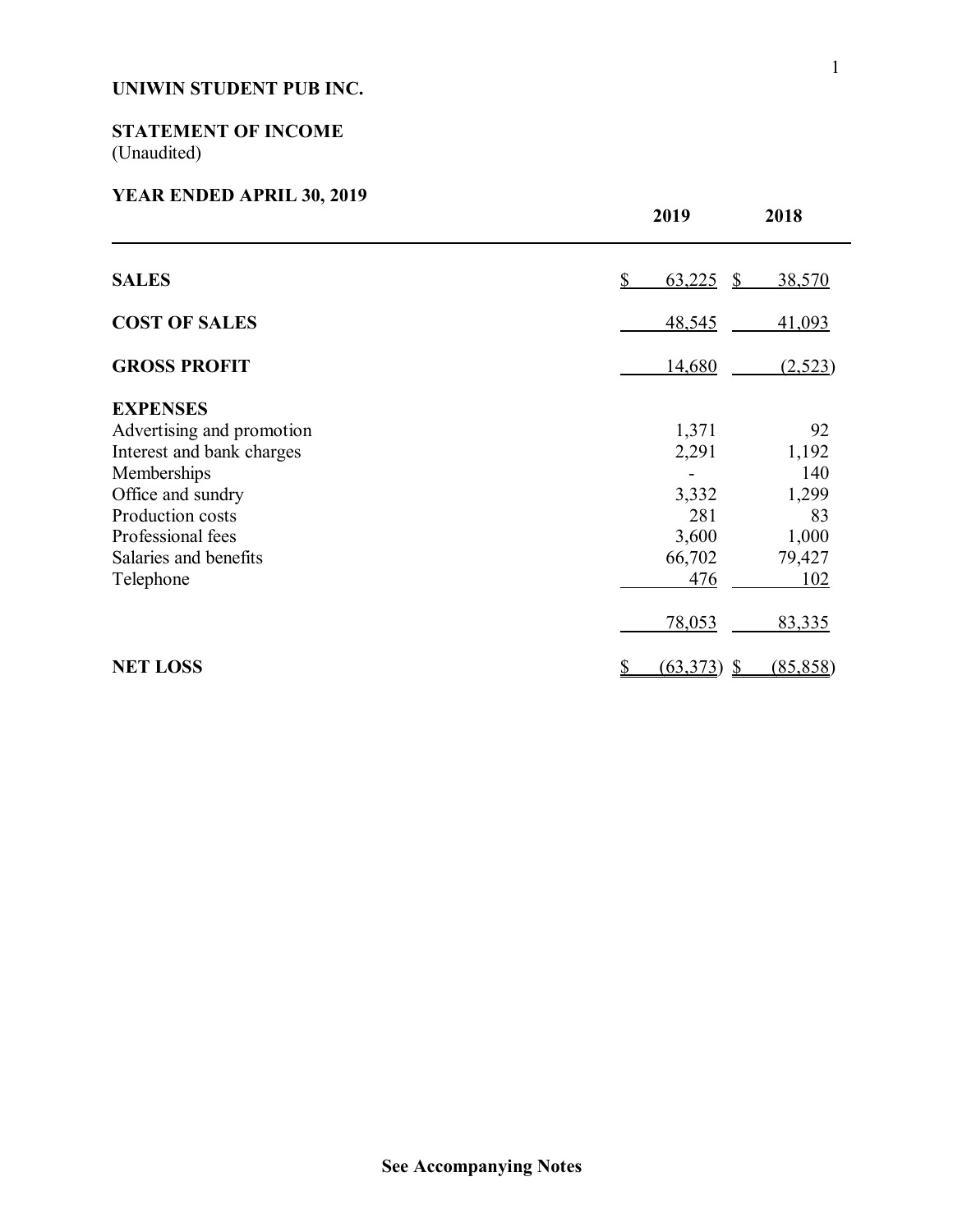## **STATEMENT OF RETAINED EARNINGS** (Unaudited)

## **YEAR ENDED APRIL 30, 2019**

|                           | 2019<br>2018                   |  |
|---------------------------|--------------------------------|--|
| <b>DEFICIT, BEGINNING</b> | $(1,235,187)$ \$ $(1,149,329)$ |  |
| <b>NET LOSS</b>           | (63,373)<br>(85, 858)          |  |
| <b>DEFICIT, ENDING</b>    | $(1,298,560)$ $(1,235,187)$    |  |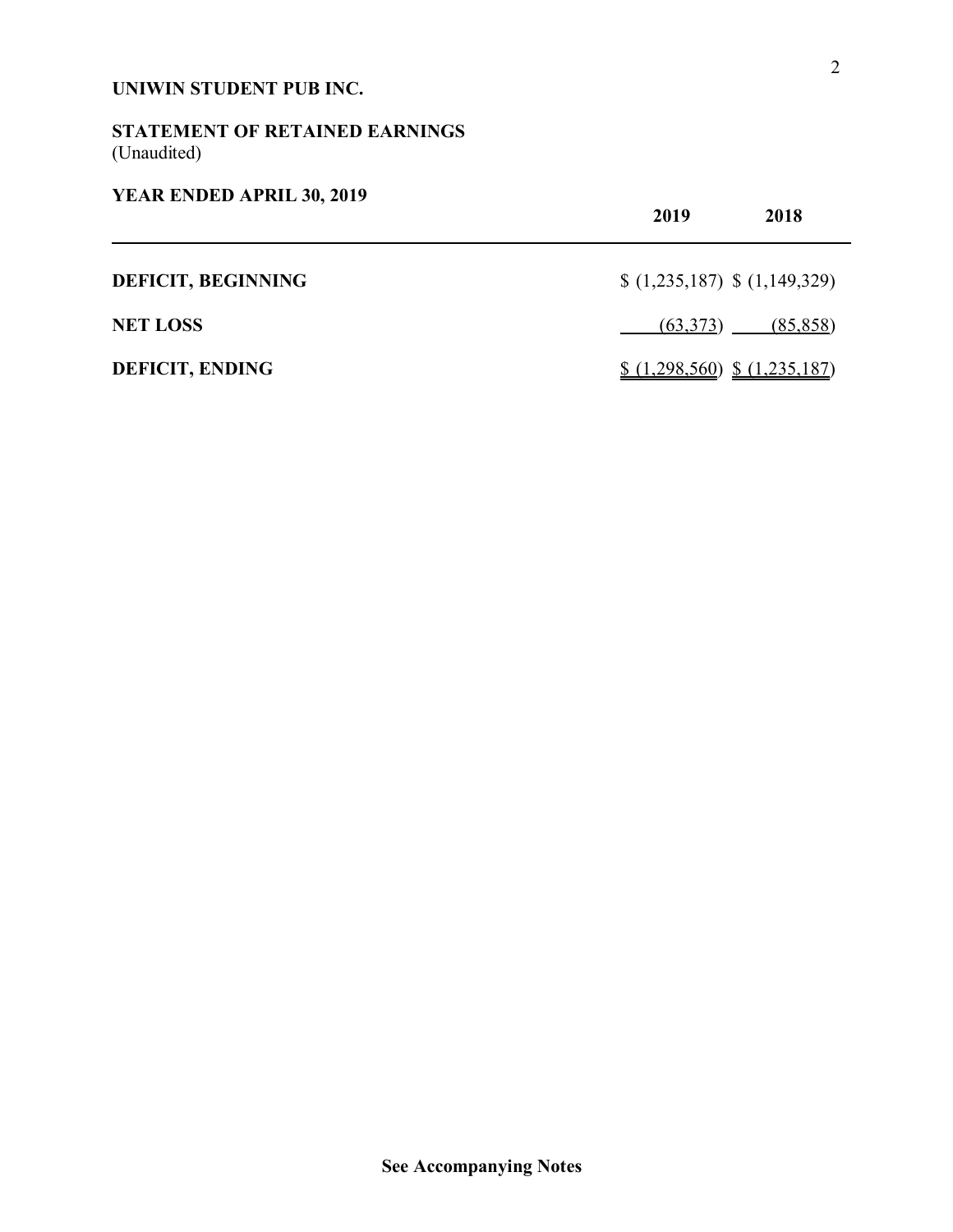## **BALANCE SHEET** (Unaudited)

| <b>APRIL 30, 2019</b>                                                                                                                                         | 2019                                            | 2018                         |
|---------------------------------------------------------------------------------------------------------------------------------------------------------------|-------------------------------------------------|------------------------------|
| <b>ASSETS</b>                                                                                                                                                 |                                                 |                              |
| <b>CURRENT ASSETS</b><br>Cash<br>Accounts receivable<br>Prepaid expenses                                                                                      | $\mathbb{S}$<br>$\mathbb{S}$<br>141<br>300      | 6,525<br>100                 |
| <b>LIABILITIES</b>                                                                                                                                            | 441<br>$\frac{1}{2}$<br>\$                      | 6,625                        |
| <b>CURRENT LIABILITIES</b><br>Bank overdraft<br>Accounts payable and accrued liabilities (note 5)<br>Due to University of Windsor Students' Alliance (note 6) | $\mathbb{S}$<br>$1,244$ \$<br>15,455<br>215,286 | 4,524<br>1,170,272           |
| <b>SHAREHOLDERS' EQUITY</b>                                                                                                                                   | 1,231,985                                       | 1,174,796                    |
| <b>CAPITAL STOCK</b> (note 7)<br><b>CONTRIBUTED SURPLUS</b><br><b>DEFICIT</b>                                                                                 | 100<br>66,916<br>(1,298,560)                    | 100<br>66,916<br>(1,235,187) |
|                                                                                                                                                               | (1,231,544)<br><u>441</u><br>S                  | (1,168,171)<br>6,625         |
|                                                                                                                                                               |                                                 |                              |

## **ON BEHALF OF THE BOARD**

**Director Director**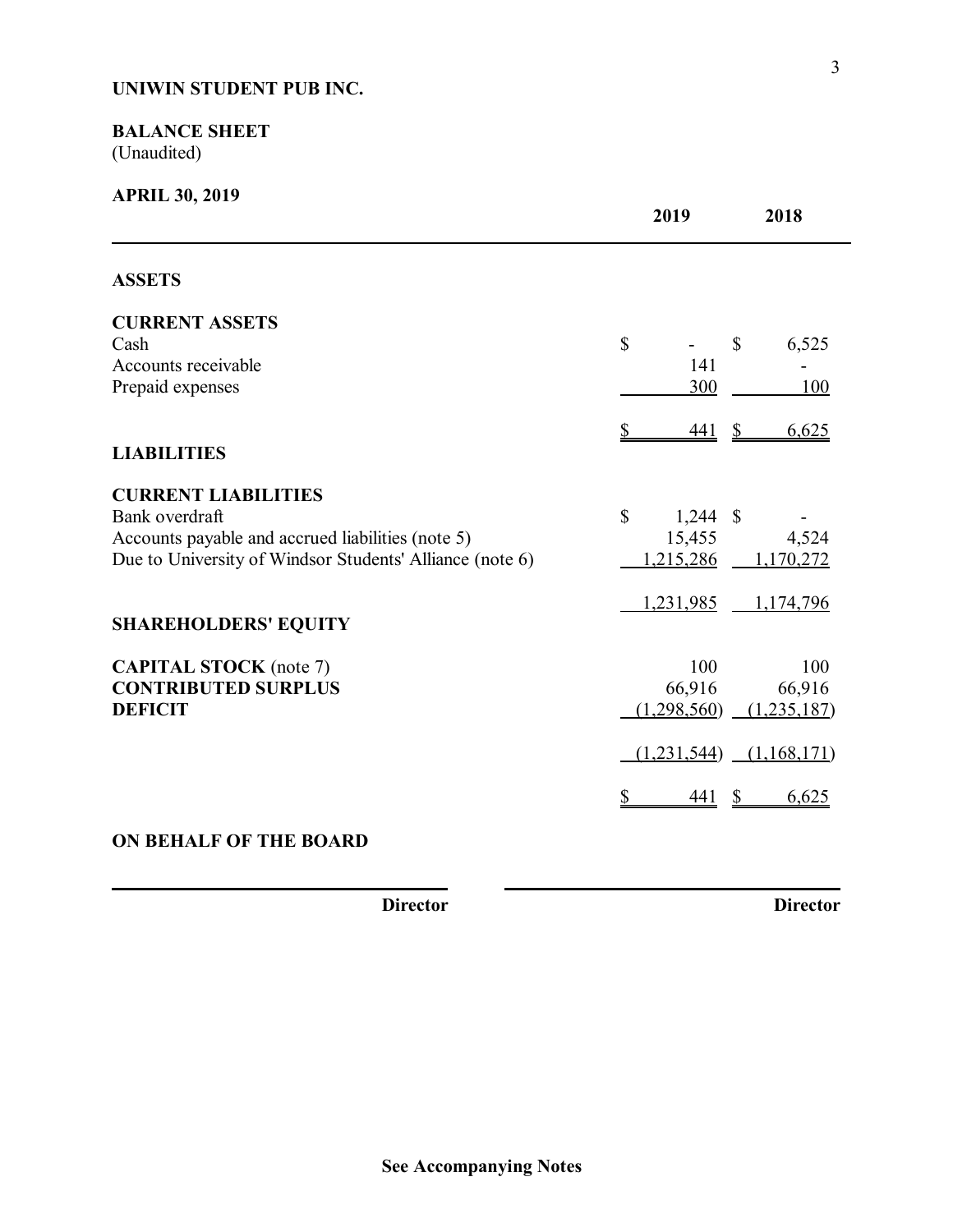## **STATEMENT OF CASH FLOWS** (Unaudited)

## **YEAR ENDED APRIL 30, 2019**

|                                                                                                       | 2019<br>2018                        |  |
|-------------------------------------------------------------------------------------------------------|-------------------------------------|--|
| <b>CASH FLOWS FROM OPERATING ACTIVITIES</b>                                                           |                                     |  |
| Cash receipts from customers                                                                          | $\mathbb{S}$<br>63,084 \$<br>38,570 |  |
| Cash paid to suppliers and employees                                                                  | (115, 867)<br>(121,004)             |  |
|                                                                                                       | (52, 783)<br>(82, 434)              |  |
| <b>CASH FLOWS FROM FINANCING ACTIVITIES</b><br>Advances from University of Windsor Students' Alliance | 45,014<br>88,447                    |  |
| <b>INCREASE (DECREASE) IN CASH POSITION</b>                                                           | 6,013<br>(7,769)                    |  |
| <b>CASH POSITION, BEGINNING</b>                                                                       | 6,525<br>512                        |  |
| <b>CASH POSITION (DEFICIENCY), ENDING</b>                                                             | 6,525<br>(1,244)                    |  |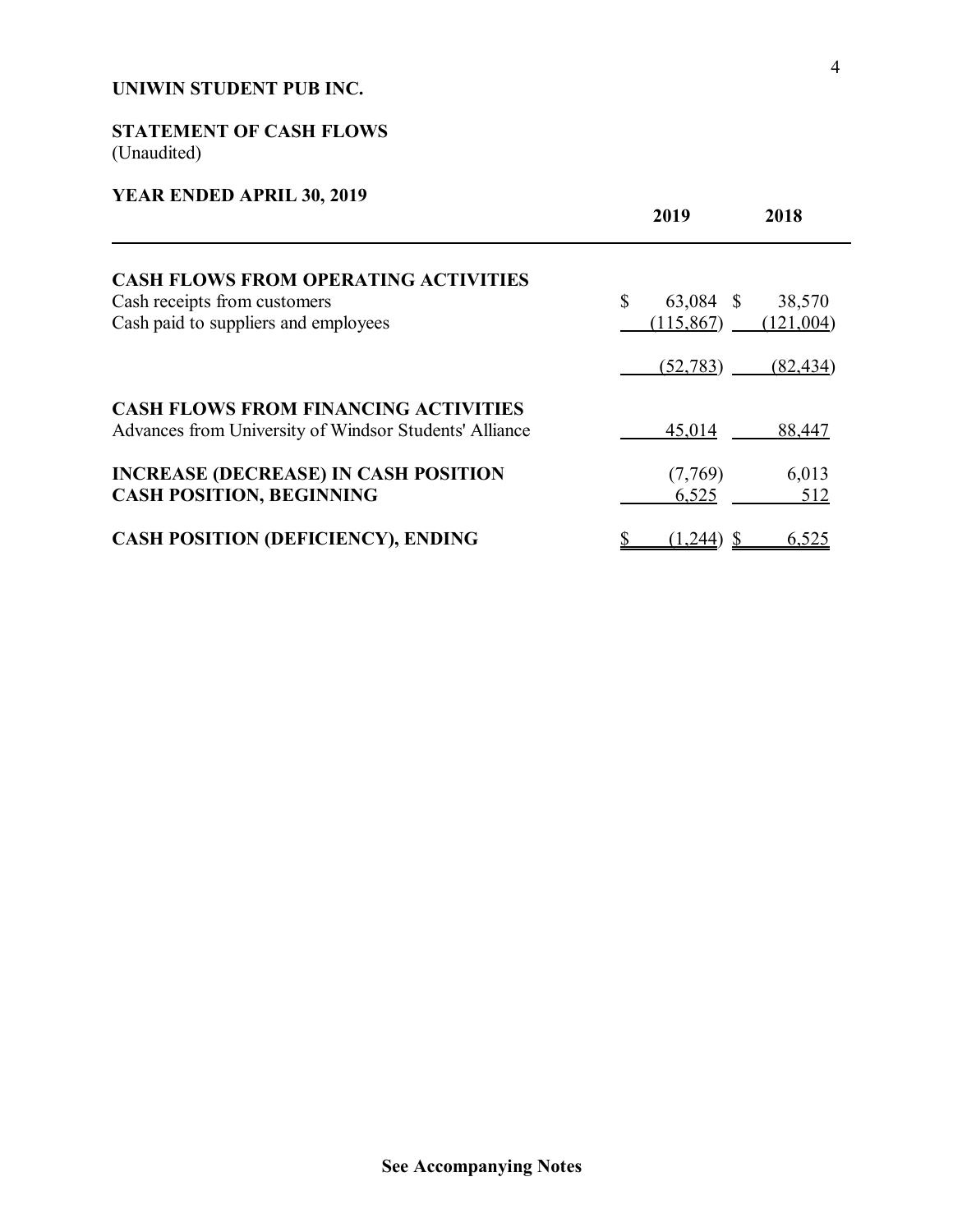**NOTES TO FINANCIAL STATEMENTS** (Unaudited)

#### **APRIL 30, 2019**

### **1. NATURE OF ACTIVITIES**

The company, incorporated under the laws of Ontario, operates an on-campus cafe in the basement of the CAW Student Centre at the University of Windsor. The company commenced primary operations in September 2017.

### **2. SIGNIFICANT ACCOUNTING POLICIES**

### **GOING CONCERN**

These financial statements have been prepared in accordance with accounting standards for private enterprises which presume a going concern. Under the going concern assumption, a company is viewed as being able to continue its operations in the foreseeable future and realize its assets and discharge its liabilities in the normal course of operations.

However, there is significant doubt about the appropriateness of the going concern assumption. As of April 30, 2019, the company's current liabilities exceeded its total assets by \$1,231,544 and it incurred a net loss of \$63,373. Given those factors, the company's ability to realize its assets and discharge its liabilities depends on continued support from the shareholder. Management has adopted a plan to generate additional revenue and rationalize its expenses to address this issue and is confident of obtaining the necessary financing from the shareholder. The financial statements do not reflect adjustments that would be necessary if the going concern assumption were not appropriate, because management feels that the measures described above will mitigate the effect of the conditions and facts that raise doubt about the appropriateness of this assumption.

#### **INVENTORIES**

Inventories are valued at the lower of cost and net realizable value. Cost is determined on the firstin, first-out basis. Reversals of previous write-downs to net realizable value are permitted when there is a subsequent increase in the value of inventories.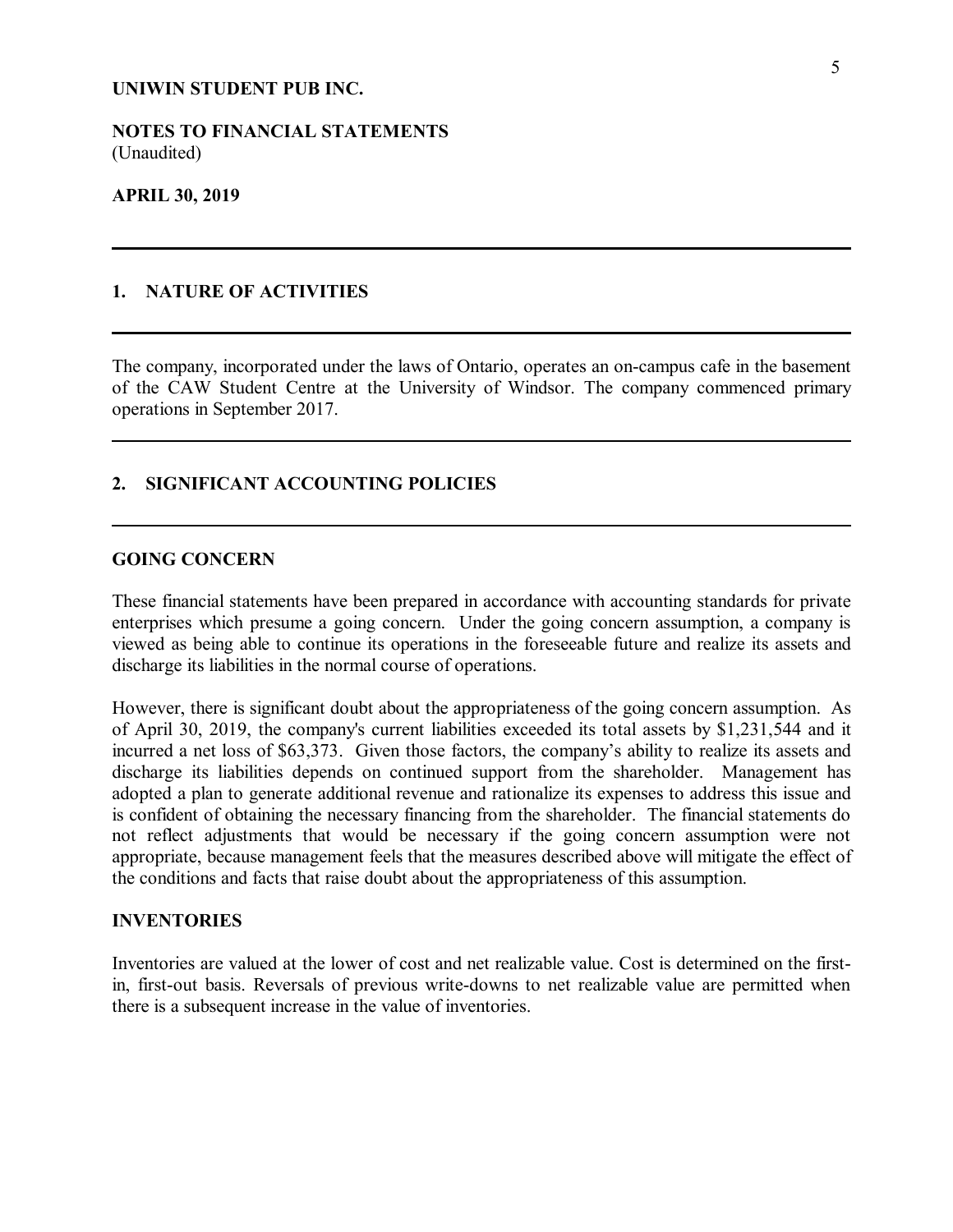**NOTES TO FINANCIAL STATEMENTS** (Unaudited)

#### **APRIL 30, 2019**

## **2. SIGNIFICANT ACCOUNTING POLICIES - continued**

#### **REVENUE RECOGNITION**

The company recognizes revenue when persuasive evidence of an arrangement exists, services are performed, the price to the customer is fixed or determinable, and collection is reasonably assured.

### **INCOME TAXES PAYABLE METHOD**

The company uses the income taxes payable method of accounting for income taxes whereby the provision for income taxes is based upon filings with taxation authorities.

#### **USE OF ACCOUNTING ESTIMATES**

The preparation of financial statements in conformity with Canadian accounting standards for private enterprises requires management to make estimates and assumptions that effect the reported amounts of assets and liabilities and disclosures of contingent assets and liabilities at the date of the financial statements and the reported amounts of revenues and expenses during the reporting period. Specifically, the going concern requires the use of management estimates and assumptions. Actual results could differ from these estimates.

## **FINANCIAL INSTRUMENTS**

#### **Measurement of financial instruments**

Financial instruments are financial assets or liabilities of the company where, in general, the company has the right to receive cash or another financial asset from another party or the company has the obligation to pay another party cash or other financial assets.

The company initially measures its financial assets and liabilities at fair value, except for certain non-arm's length transactions that are measured at the exchange amount, which is the amount agreed upon by the related parties.

The company subsequently measures all its financial assets and financial liabilities at amortized cost.

Financial assets measured at amortized cost include accounts receivable.

Financial liabilities measured at amortized cost include bank overdraft, accounts payable and accrued liabilities and due to University of Windsor Students' Alliance.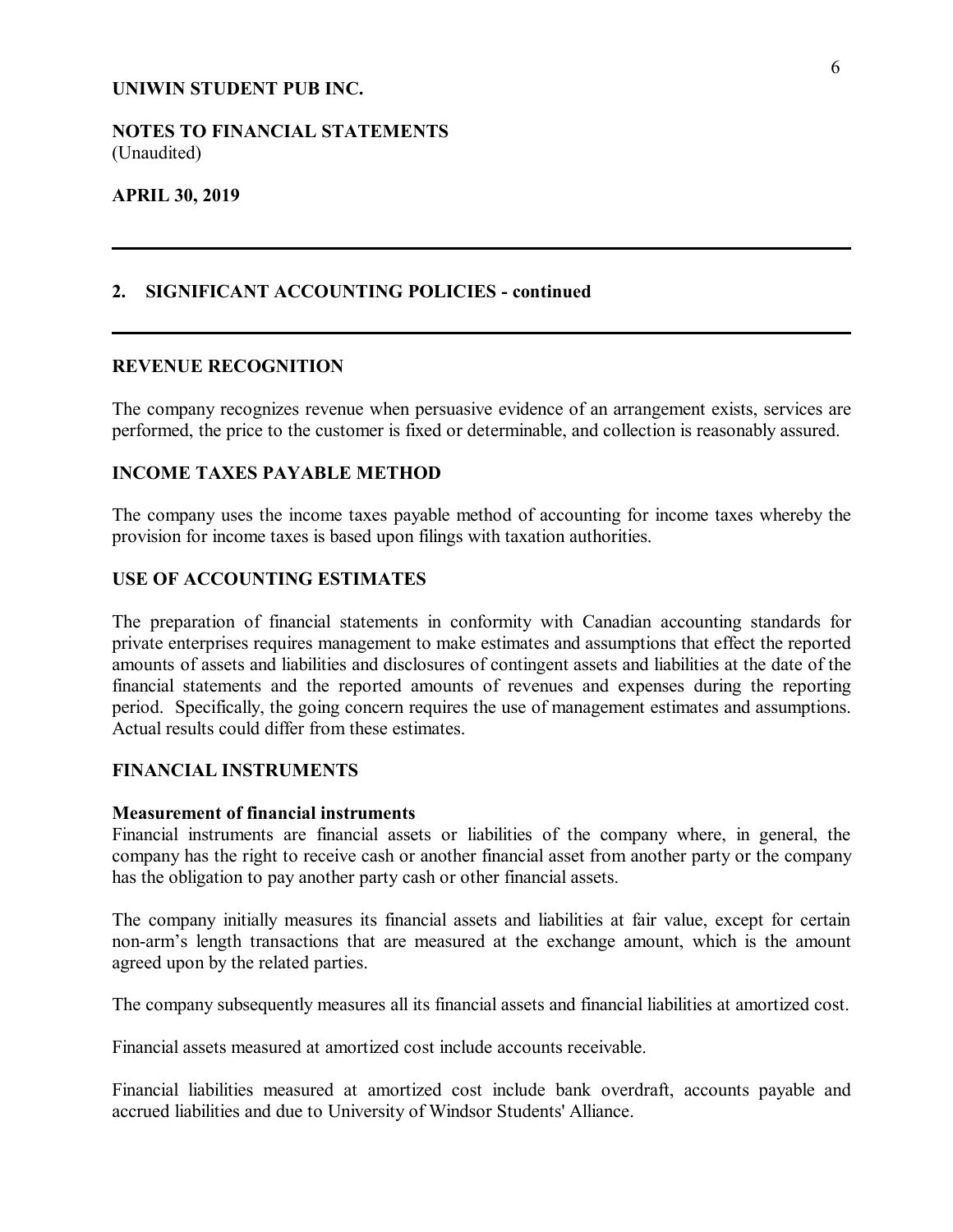### **NOTES TO FINANCIAL STATEMENTS** (Unaudited)

#### **APRIL 30, 2019**

#### **2. SIGNIFICANT ACCOUNTING POLICIES - continued**

#### **Impairment**

Financial assets measured at cost or amortized cost are tested for impairment when there are indicators of possible impairment. When a significant adverse change has occurred during the period in the expected timing or amount of future cash flows from the financial asset or group of assets, a write down is recognized in net income. The write down reflects the difference between the carrying amount and the higher of:

- The present value of the cash flows expected to be generated by the asset or group of assets;
- The amount that could be realized by selling the asset or asset group; or
- The net realizable value of any collateral held to secure repayment of the asset or group of assets.

When events occurring after the impairment confirm that a reversal is necessary, the reversal is recognized up to the amount of the previously recognized impairment.

#### **Transaction costs**

Transaction costs and financing fees are expensed as incurred for financial instruments measured at fair value and capitalized for financial instruments that are subsequently measured at cost or amortized cost.

### **3. OPERATING AGREEMENT**

The company is run under an operating agreement with the University of Windsor Students' Alliance and the University of Windsor which was subject to an additional five year renewal on June 30, 2004. No new agreement was entered into, and the company continued under existing terms until it was closed in March 2012. The company started operating an on-campus cafe in the basement of the CAW Student Centre at the University of Windsor in September 2017.

Effective August 31, 1999, The University of Windsor assigned its shares in the Uniwin Student Pub Inc. to the University of Windsor Students' Alliance in exchange for forgiveness of all monies owed by or to the Uniwin Student Pub Inc., under specified terms. Accordingly, the balance due to the University of Windsor has been converted to contributed surplus.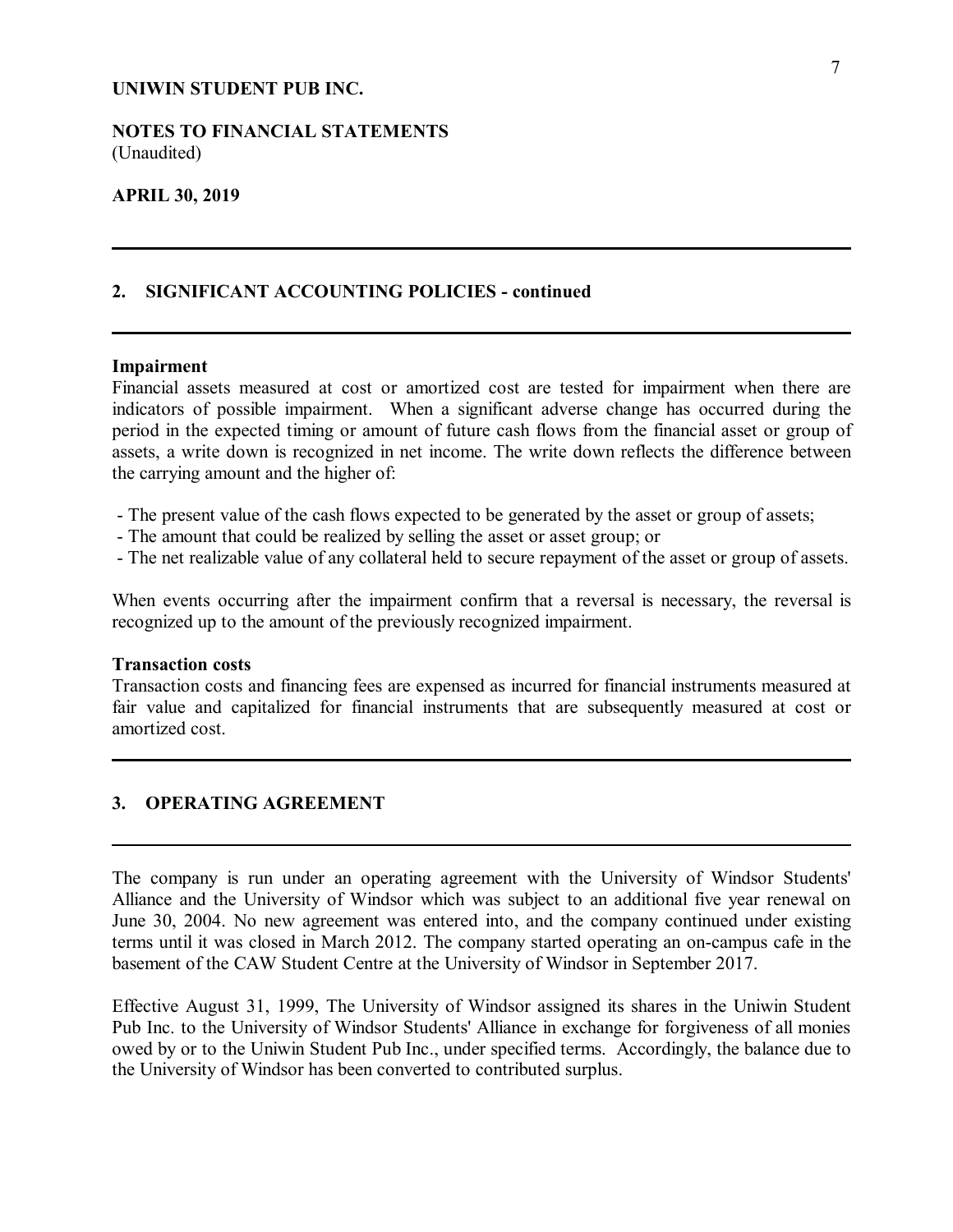## **NOTES TO FINANCIAL STATEMENTS** (Unaudited)

#### **APRIL 30, 2019**

| 4. INCOME TAXES | 2019 | 2018 |  |
|-----------------|------|------|--|
|                 |      |      |  |

The provision for income taxes recorded in the financial statements differs from the amount which would be obtained by applying the statutory income tax rate of 13.2% (2018, 14.5%) to the loss for the year as follows:

| Loss for the year before income taxes                                                | $(63,373)$ \$ $(85,858)$        |        |
|--------------------------------------------------------------------------------------|---------------------------------|--------|
| Tax on accounting loss                                                               | $(8,365)$ \$ $(12,449)$         |        |
| Tax effect of the following:<br>Tax impact of losses carried forward to future years | 8,365                           | 12,449 |
| Income tax expense                                                                   | $\mathcal{D}$ - $\mathcal{D}$ - |        |

### **TAX BENEFITS AVAILABLE**

The financial statements do not reflect potential tax reductions available through the application of losses carried forward against future years' earnings otherwise subject to income taxes. These losses expire as follows:

| <b>Expiry Date:</b> |               |
|---------------------|---------------|
| 2027                | \$<br>58,412  |
| 2028                | 81,223        |
| 2029                | 42,426        |
| 2030                | 3,574         |
| 2031                | 94,216        |
| 2032                | 123,036       |
| 2034                | 1,553         |
| 2035                | 2,089         |
| 2036                | 1,066         |
| 2037                | 2,355         |
| 2038                | 85,857        |
| 2039                | 63,373        |
|                     | 559,180<br>\$ |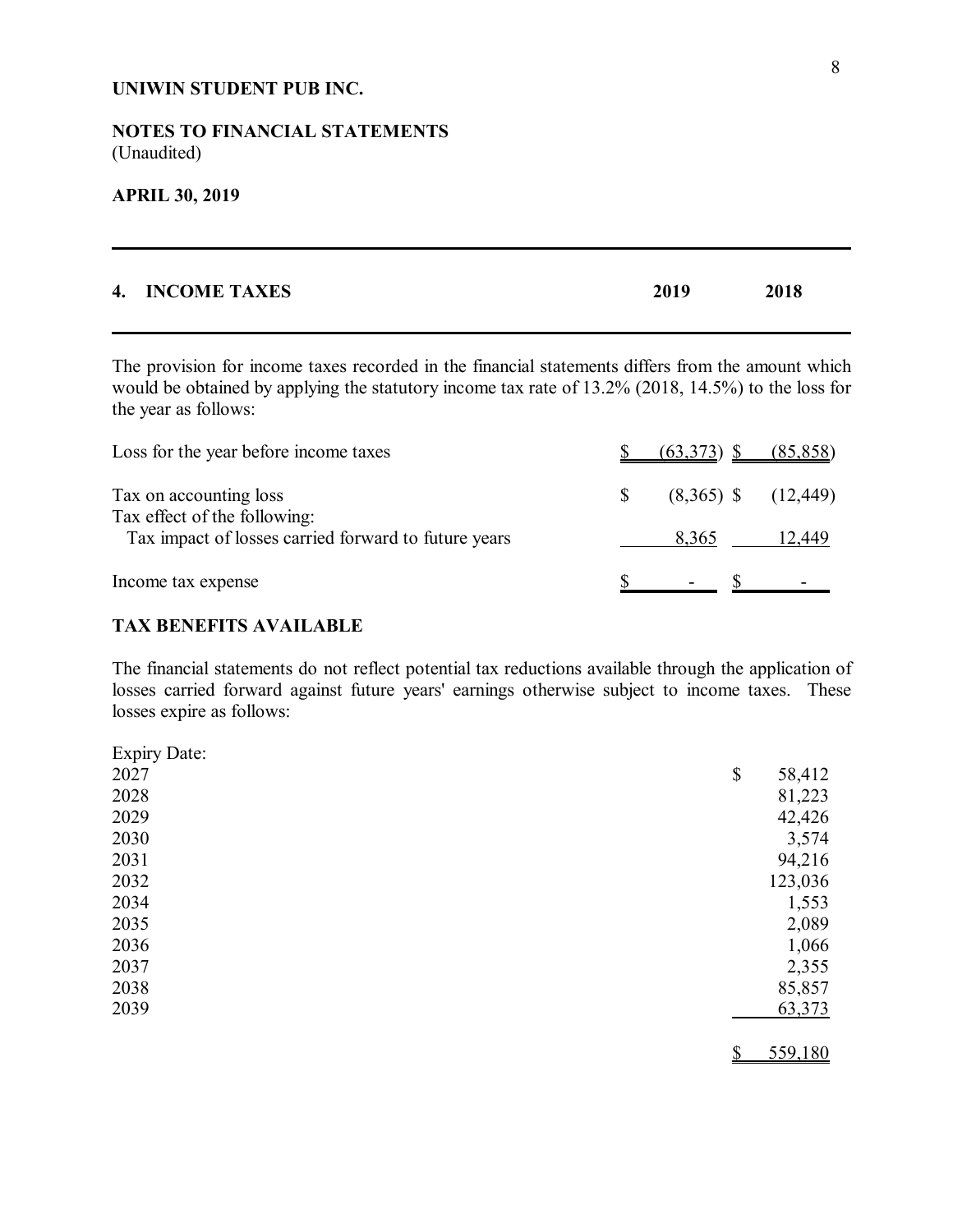## **NOTES TO FINANCIAL STATEMENTS** (Unaudited)

## **APRIL 30, 2019**

## **5. ACCOUNTS PAYABLE AND ACCRUED LIABILITIES 2019 2018**

The accounts payable and accrued liabilities include the following government remittances owing:

| HST payable<br>Payroll taxes payable<br>WSIB payable<br>EHT payable | \$<br>891 \$<br>378<br>29<br>495 | 1,428<br>812<br>92<br>791 |
|---------------------------------------------------------------------|----------------------------------|---------------------------|
| Total                                                               | 1 793                            | 3,123                     |

## **6. DUE TO RELATED PARTY**

Amounts due to the University of Windsor Students' Alliance (UWSA) are unsecured, interest free and with no specific terms of repayment.

| <b>CAPITAL STOCK</b>                                                                                                                                                                                                                           | 2019   | 2018 |  |
|------------------------------------------------------------------------------------------------------------------------------------------------------------------------------------------------------------------------------------------------|--------|------|--|
| <b>AUTHORIZED</b><br>Unlimited Class A, voting, common shares<br>Unlimited Class B, non-voting, redeemable and retractable at the paid<br>up capital plus declared and unpaid dividends, non-<br>cumulative dividends at an annual rate of 10% |        |      |  |
| Unlimited Class C shares, non-voting, fully participating                                                                                                                                                                                      |        |      |  |
| <b>ISSUED</b><br>100 Class A common shares                                                                                                                                                                                                     | l ()() |      |  |